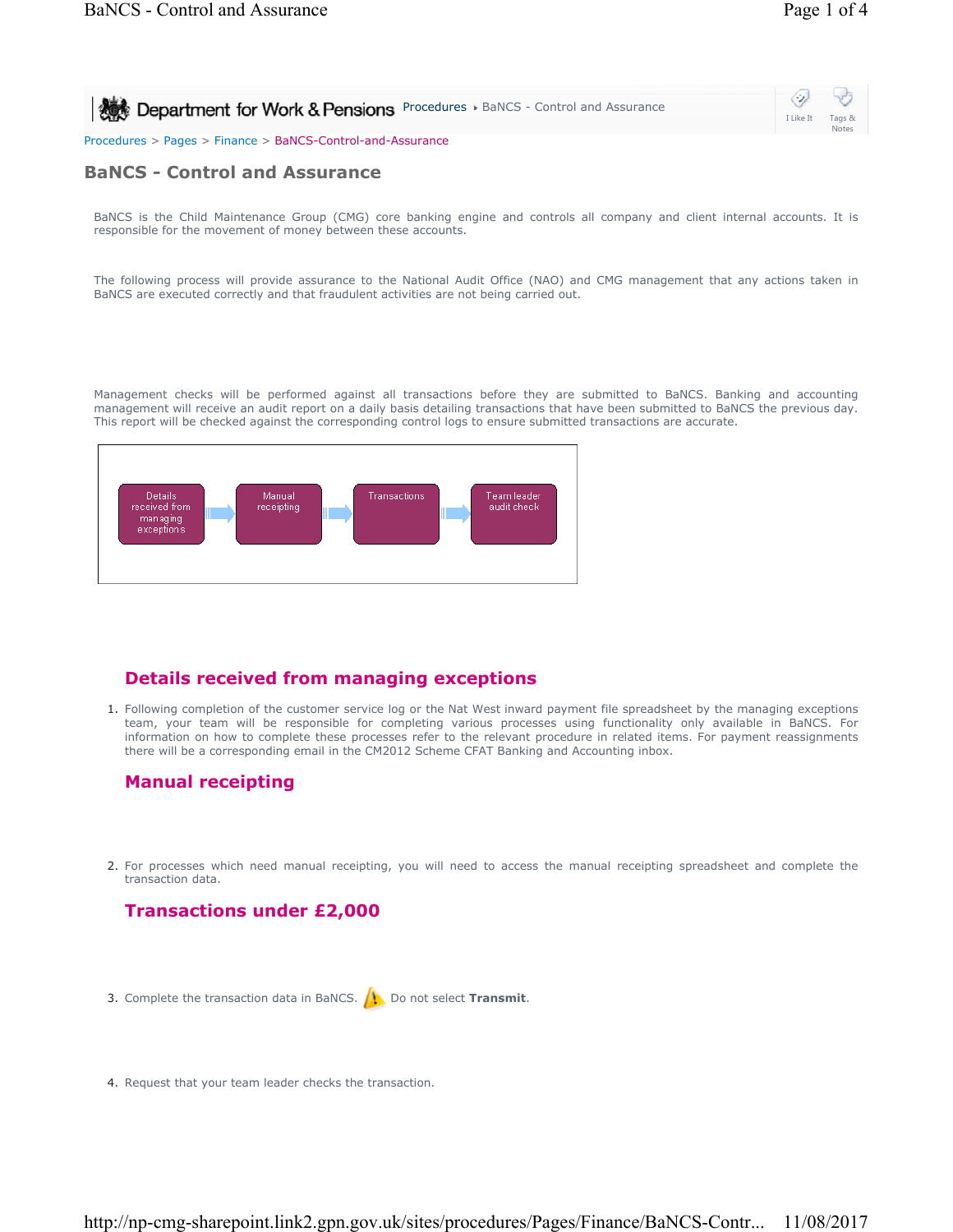5. Your team leader will give you verbal confirmation that they approve the transaction. If they approve, select Transmit to submit the transactions to BaNCS. If they reject the transaction go to **step 3**.

#### **Team leader action**

6. Following authorisation of a BaNCS transaction, update the **Checked By** field in the relevant spreadsheet.

### **Transactions over £2,000**

- 7. Note the following data in an email and send it to your segment manager for authorisation:
	- BaNCS account number details
	- The amount of the transaction
	- The reason for the amendment
	- The name of the spreadsheet which contains the transaction details
	- Any supporting evidence, for example the email received for a reassignment request
- 8. You will receive email confirmation from your segment manager if they approve or reject the transaction. If the transaction is rejected, amend the transaction data in the email and re-send it to your segment manager. If approved go to **step 9**.
- 9. Once approved, save a copy of the authorisation email in a secure folder.
- 10. Complete the transaction data in BaNCS. **(1)** Do not select **Transmit**.
- 11. Ask a member of your team to peer review the transaction details, comparing it with the authorisation email.
- 12. Once agreed that the transaction matches the email, select Transmit to submit the transaction to BaNCS, the peer reviewer should then complete the **Checked By** field in the relevant spreadsheet.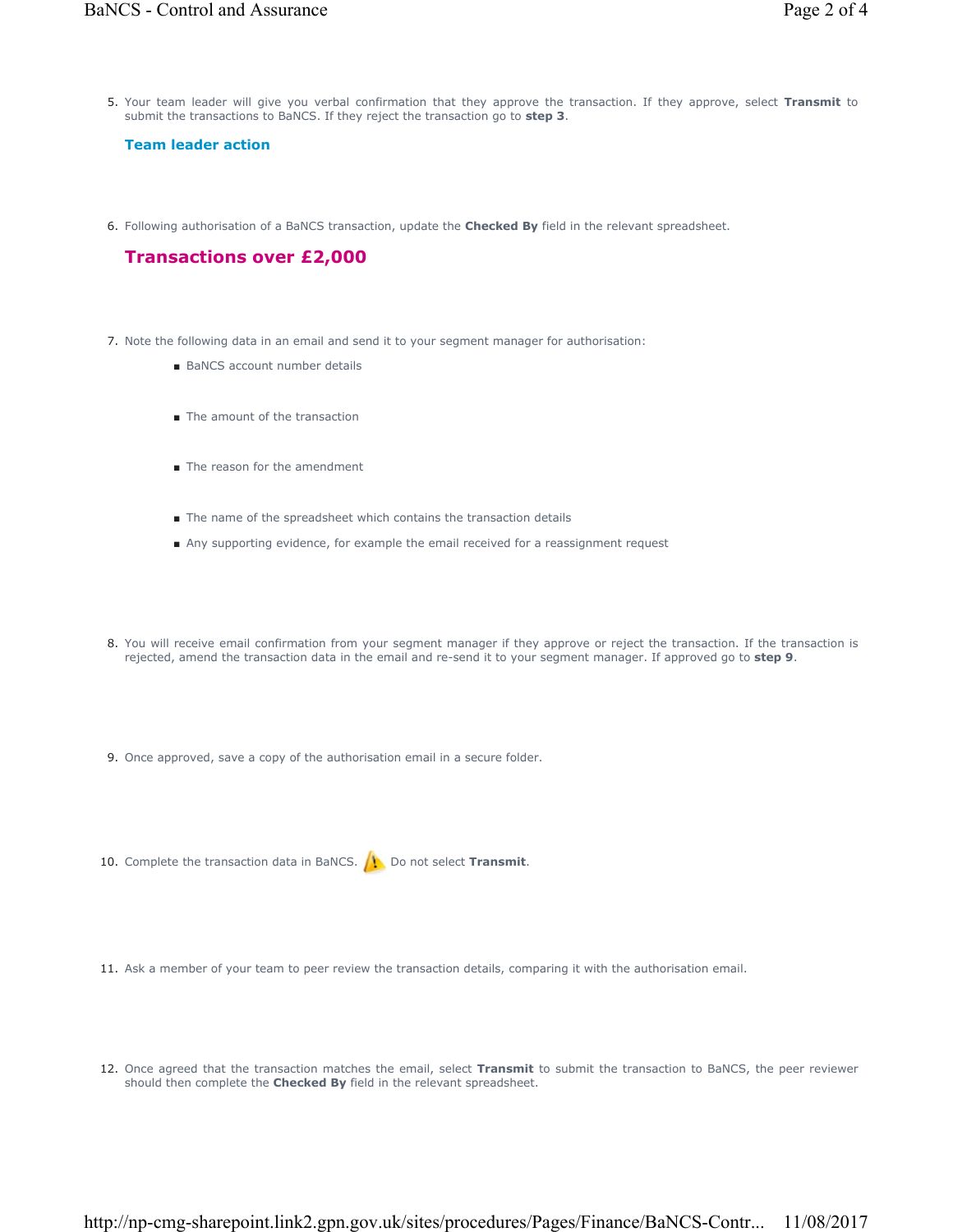## **Team leader audit check**

- 13. Team leaders will receive an audit report on a daily basis for work completed in BaNCS on the previous day, the report will contain the following:
	- Staff numbers relating to who accessed the system
	- Date and time of access
	- Any action taken
	- Any failed action attempted
	- Changes to user access
	- Addition and deletion of users
- 14. Save a master copy of the report in a secure location. Do not use the master copy whilst carrying out your investigation, use another copy.
- 15. Access the following spreadsheets and compare the total number of transactions for the previous day against the audit report:
	- Customer service log
	- Nat West inward payment file spreadsheet
	- Manual receipting spreadsheet

If there is a discrepancy in the number of transactions you will need to identify the missing/additional transactions by comparing the spreadsheets line by line with the report.

- 16. Perform a check against every transaction in the report, checking it against the relevant spreadsheet to ensure the action taken in BaNCS was correct.
- If the action taken is incorrect and there is no suspicion of fraud, pass the transaction back to the team member to correct the 17. transaction.